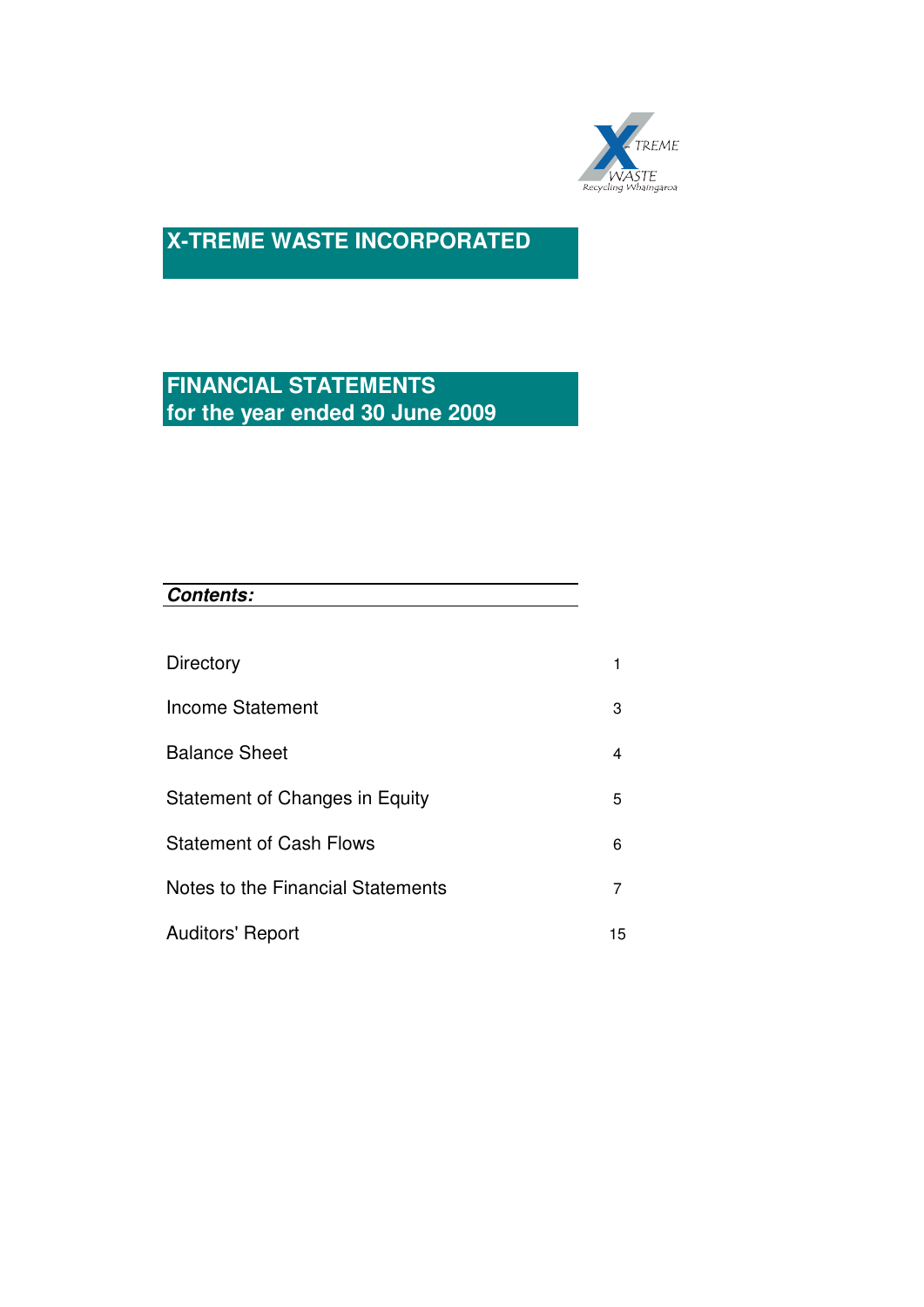# X-TREME WASTE INC

**Directory** as at 30 June 2009

| <b>Entity:</b>              | <b>Incorporated Society</b>                                                                                          |
|-----------------------------|----------------------------------------------------------------------------------------------------------------------|
| Incorporated:               | 31 <sup>st</sup> May 2000                                                                                            |
| <b>Registered:</b>          | 30 <sup>th</sup> June 2008                                                                                           |
| <b>Registration Number:</b> | CC34145                                                                                                              |
| <b>Tax Status:</b>          | <b>Charitable Status</b>                                                                                             |
| <b>Nature of Business:</b>  | Zero Waste - Community-based<br>education and management of<br>recyclable resources to minimise<br>waste to landfill |
| <b>Address:</b>             | P.O. Box 153<br>Whaingaroa<br>Raglan                                                                                 |
| Accountant:                 | <b>Bizworx Consultancy Limited</b><br><b>Chartered Accountants</b><br>Raglan                                         |
| <b>Auditor:</b>             | <b>John Mills</b><br>Hamilton                                                                                        |
| <b>Bank:</b>                | <b>ASB Bank</b><br>Anglesea Clinic Branch                                                                            |
|                             | Westpac<br>Raglan Branch                                                                                             |
|                             |                                                                                                                      |

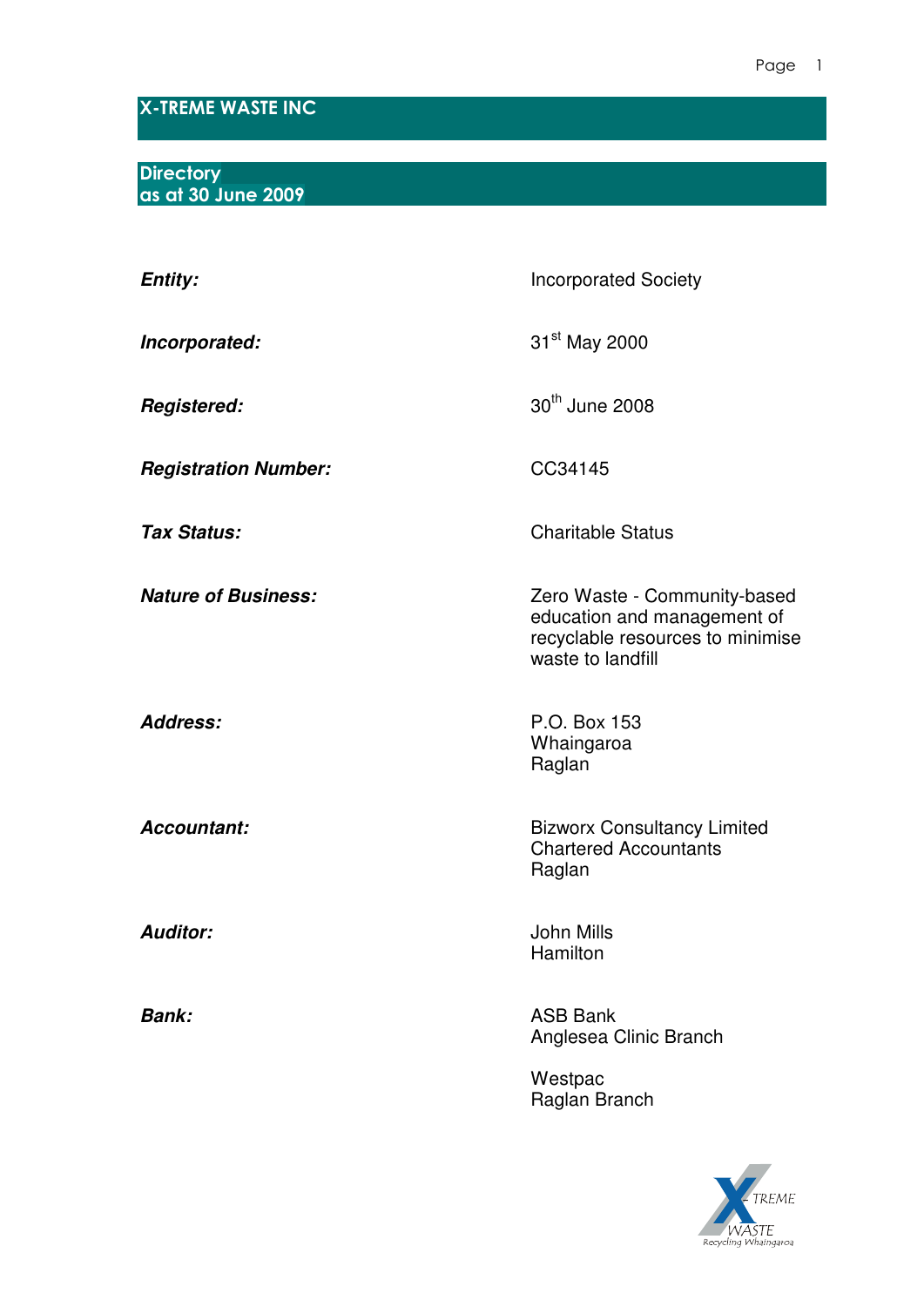# X-TREME WASTE INC

## **Directory** as at 30 June 2009

| <b>Name</b> | <b>Position</b> | <b>Position held</b> |
|-------------|-----------------|----------------------|
|             |                 |                      |

# **Elected office holders:**

| Jacqui Forbes (Raglan)  | Chairperson                  | From 18 February 2009 |
|-------------------------|------------------------------|-----------------------|
| Peter Haworth (Raglan)  | Chairperson                  | To January 2009       |
| Simon Thomson (Raglan)  | <b>Assistant Chairperson</b> | From 18 February 2009 |
| Jacqui Forbes (Raglan)  | <b>Assistant Chairperson</b> | To 18 February 2009   |
| Ian Mayes (Raglan)      | Secretary                    | From 18 February 2009 |
| Simon Thomson (Raglan)  | Secretary                    | To 18 February 2009   |
| Liz Stanway (Raglan)    | <b>Assistant Secretary</b>   | To 18 February 2009   |
| Lynne Wilkins (Raglan)  | Treasurer                    | Full year             |
| <b>Nandor Tanczos</b>   | <b>Assistant Treasurer</b>   | From 18 February 2009 |
| Niki Maniapoto (Raglan) | <b>Assistant Treasurer</b>   | To 18 February 2009   |
| Liz Stanway             | <b>Minute Secretary</b>      | From 12 March 2009    |

# **Management Team as at 30 June 2009:**

| <b>Rick Thorpe</b> | General Manager                  |
|--------------------|----------------------------------|
| Koko Whitiora      | <b>Operations Manager</b>        |
| Liz Stanway        | Shop Manager                     |
| Jacqui Forbes      | <b>Strategic Manager</b>         |
| Lindsey Turner     | <b>Education Manager</b>         |
| Niki Maniapoto     | Finance / Administration Manager |
|                    |                                  |

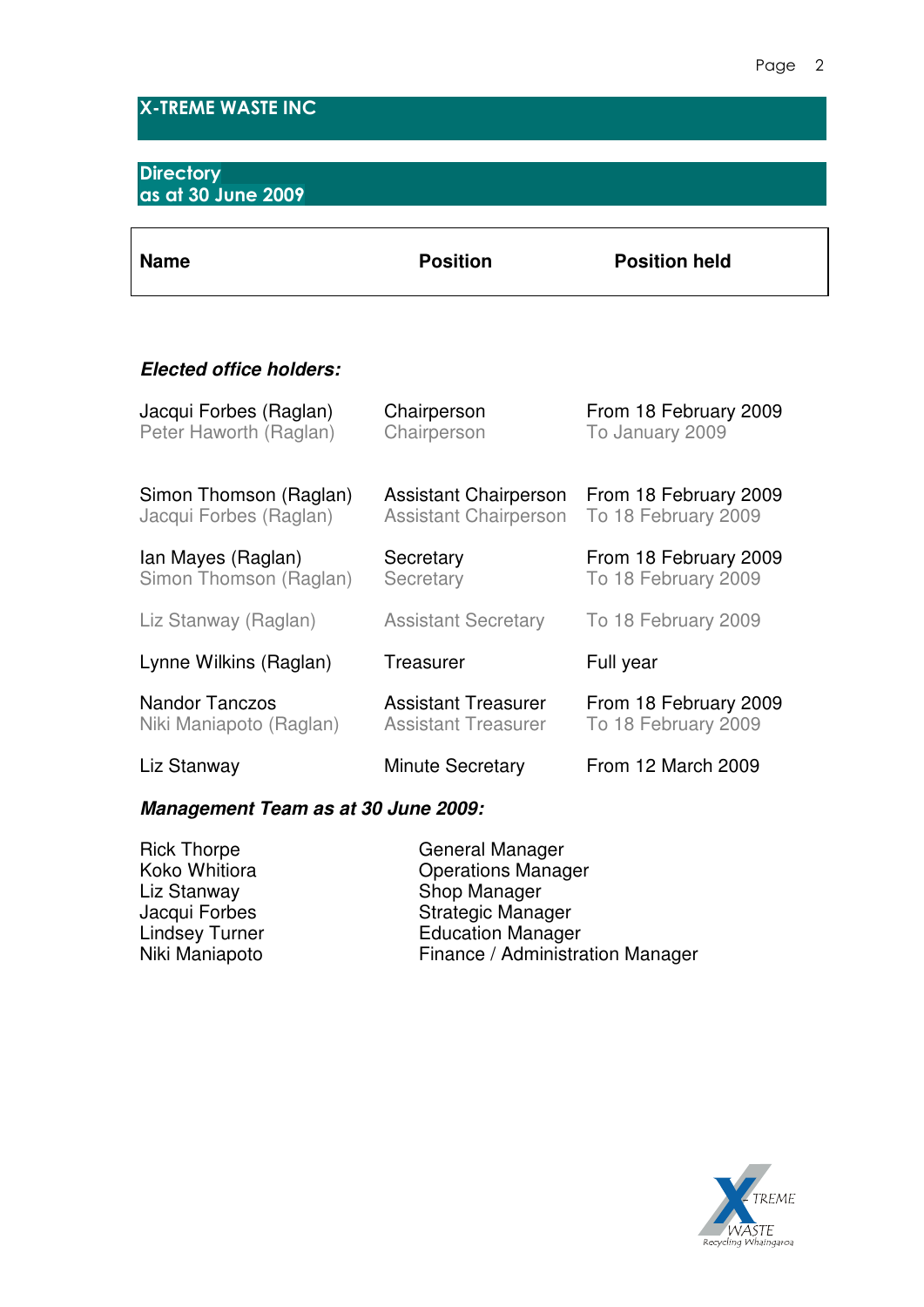

## **Income Statement for the year ended 30 June 2009**

|                                                 | <b>Notes</b> | 2009<br><b>Actual</b><br>$\boldsymbol{\mathcal{S}}$ | 2009<br><b>Budget</b><br>$\boldsymbol{s}$ | 2008<br><b>Actual</b><br>\$ |
|-------------------------------------------------|--------------|-----------------------------------------------------|-------------------------------------------|-----------------------------|
| <b>Income</b>                                   |              |                                                     |                                           |                             |
| Sales of Products & Services                    | 2            | 397,419                                             | 421,159                                   | 405,139                     |
| <b>Contract Income Waikato District Council</b> | 3            | 377,315                                             | 338,026                                   | 373,970                     |
| <b>Operating Grants</b>                         | 4            | 117,813                                             | 83,960                                    | 23,263                      |
| <b>Capital Grants</b>                           | 5            | 8,457                                               |                                           | 7,193                       |
| Other Income                                    |              | 18,116                                              | 4,000                                     | 62,489                      |
| <b>Total Income</b>                             |              | 919,120                                             | 847,145                                   | 872,054                     |

## **Expenditure**

| <b>Total Expenditure</b>       |    | 1,000,377 | 937,409 | 839,604 |
|--------------------------------|----|-----------|---------|---------|
| Depreciation                   | 15 | 67,455    | 63,000  | 62,528  |
|                                |    |           |         |         |
| <b>Vehicle Running Costs</b>   |    | 43,366    | 51,000  | 50,697  |
| <b>Interest Paid</b>           |    | 18,466    | 21,000  | 19,653  |
| <b>Business Collections</b>    | 14 | 33,194    | 22,204  | 26,214  |
| <b>Rural Recycling</b>         | 13 | 455       | 15,843  | 12,703  |
| <b>Public Bins</b>             | 12 | 35,767    | 31,111  | 24,220  |
| <b>Kerbside Collections</b>    | 11 | 64,983    | 54,997  | 58,294  |
| <b>Miniskips</b>               | 10 | 9,063     | 17,272  | 12,095  |
| <b>Refuse Transfer Station</b> | 9  | 362,357   | 379,735 | 320,098 |
| <b>Prepaid Bags</b>            | 8  | 90,799    | 67,059  | 76,786  |
| Education                      |    | 78,917    | 70,132  | 62,381  |
|                                |    |           |         |         |
| Administration                 | 6  | 195,555   | 144,056 | 113,935 |

**Net Operating Surplus (Deficit) 81,257 ) ( 90,264 ) ( 32,450**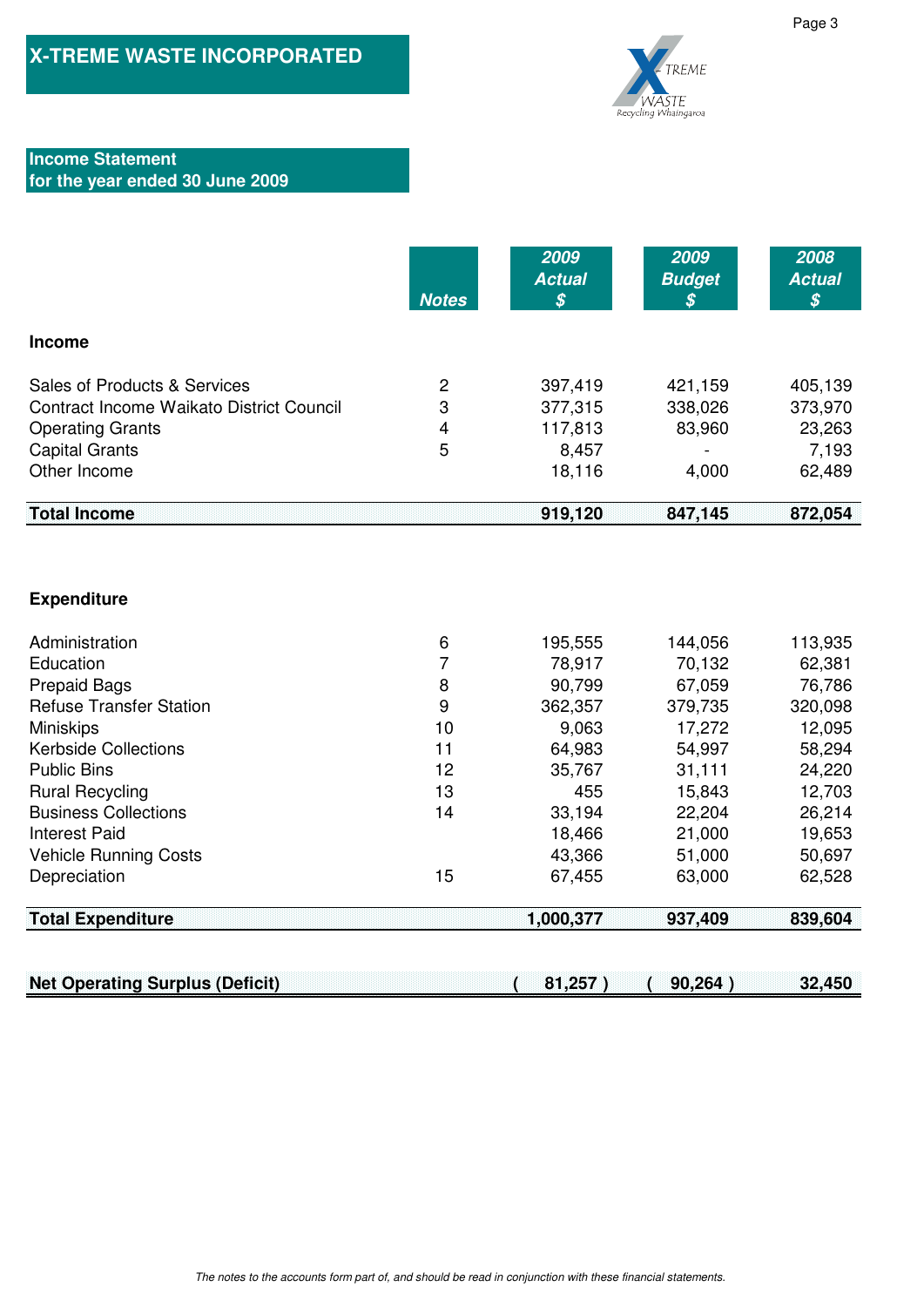| <b>X-TREME WASTE INCORPORATED</b>                                                                                                                                       |                      |                                                     | TREME<br>waste                       |                                                     |  |  |
|-------------------------------------------------------------------------------------------------------------------------------------------------------------------------|----------------------|-----------------------------------------------------|--------------------------------------|-----------------------------------------------------|--|--|
| <b>Balance Sheet</b><br>as at 30 June 2009                                                                                                                              |                      |                                                     | Recycling Whaingaroa                 |                                                     |  |  |
|                                                                                                                                                                         | <b>Notes</b>         | 2009<br><b>Actual</b><br>$\boldsymbol{\mathcal{S}}$ | 2009<br><b>Budget</b><br>S           | 2008<br><b>Actual</b><br>$\boldsymbol{\mathcal{S}}$ |  |  |
| <b>Current Assets</b>                                                                                                                                                   |                      |                                                     |                                      |                                                     |  |  |
| Cash & Bank<br>Inventory<br><b>Accounts Receivable</b><br>Prepayments                                                                                                   | 16<br>17<br>18<br>19 | 77,911<br>7,832<br>92,718<br>9,492                  | 46,699<br>19,500<br>146,000<br>5,000 | 110,929<br>19,409<br>146,262<br>9,711               |  |  |
| <b>Total Current Assets</b>                                                                                                                                             |                      | 187,953                                             | 217,199                              | 286,311                                             |  |  |
| <b>Current Liabilities</b>                                                                                                                                              |                      |                                                     |                                      |                                                     |  |  |
| <b>Accounts Payable</b><br><b>Grants Received in Advance</b><br><b>GST Accrued</b><br>Prometheus Loans Current portion                                                  | 20<br>21             | 75,175<br>41,043<br>7,561<br>57,030                 | 98,200<br>17,000<br>67,024           | 97,620<br>7,000<br>15,192<br>67,024                 |  |  |
| <b>Total Current Liabilities</b>                                                                                                                                        |                      | 180,809                                             | 182,224                              | 186,836                                             |  |  |
| <b>Working Capital</b>                                                                                                                                                  |                      | 7,144                                               | 34,975                               | 99,475                                              |  |  |
| <b>Non-Current Assets</b>                                                                                                                                               |                      |                                                     |                                      |                                                     |  |  |
| Property, Plant & Equipment                                                                                                                                             | 15                   | 235,946                                             | 188,624                              | 251,624                                             |  |  |
|                                                                                                                                                                         |                      | 243,090                                             | 223,599                              | 351,099                                             |  |  |
| <b>Non-Current Liabilities</b>                                                                                                                                          |                      |                                                     |                                      |                                                     |  |  |
| Prometheus Loans Term portion                                                                                                                                           | 21                   | 122,460                                             | 111,976                              | 149,212                                             |  |  |
| <b>Net Assets &amp; Liabilities</b>                                                                                                                                     |                      | 120,630                                             | 111,623                              | 201,887                                             |  |  |
| For and on behalf of the Executive Members of X-treme Waste Incorporated who approved and authorised<br>the issue of these financial statements on the date show below: |                      |                                                     |                                      |                                                     |  |  |

**………………………………………………………………………. Signature** ……………………………………………**Position ………………………………………………………………………. Signature** ……………………………………………**Position**

**……………………………….…………………………………….…Date**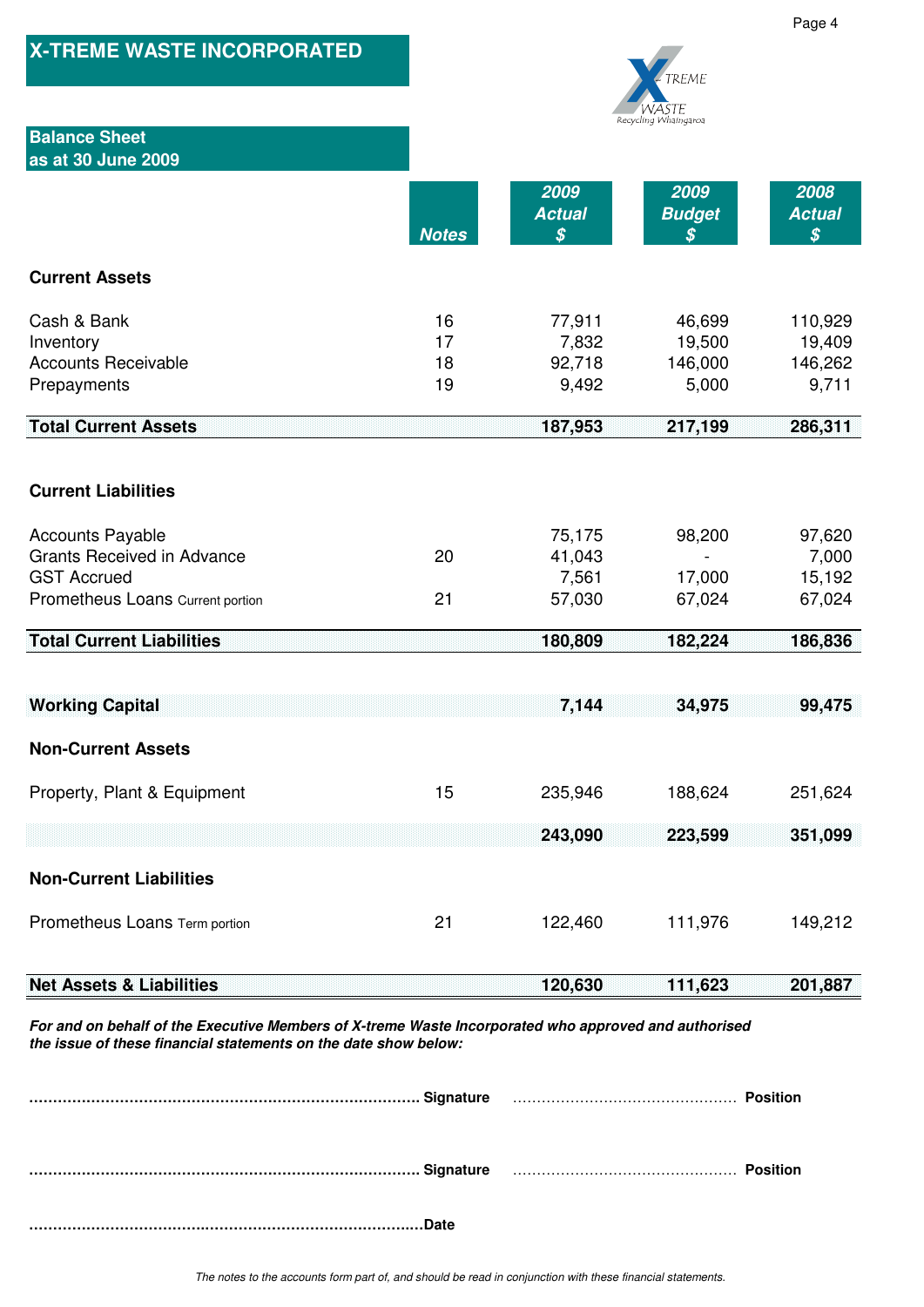

|  |  |  | <b>Closing Balance</b> |  |  |  |  |  |  |  |  |  |  |  |  |  |  |  |  |  |  |  |  |  | 120,630 111,623 201,887 |  |
|--|--|--|------------------------|--|--|--|--|--|--|--|--|--|--|--|--|--|--|--|--|--|--|--|--|--|-------------------------|--|
|  |  |  |                        |  |  |  |  |  |  |  |  |  |  |  |  |  |  |  |  |  |  |  |  |  |                         |  |
|  |  |  |                        |  |  |  |  |  |  |  |  |  |  |  |  |  |  |  |  |  |  |  |  |  |                         |  |
|  |  |  |                        |  |  |  |  |  |  |  |  |  |  |  |  |  |  |  |  |  |  |  |  |  |                         |  |
|  |  |  |                        |  |  |  |  |  |  |  |  |  |  |  |  |  |  |  |  |  |  |  |  |  |                         |  |
|  |  |  |                        |  |  |  |  |  |  |  |  |  |  |  |  |  |  |  |  |  |  |  |  |  |                         |  |
|  |  |  |                        |  |  |  |  |  |  |  |  |  |  |  |  |  |  |  |  |  |  |  |  |  |                         |  |
|  |  |  |                        |  |  |  |  |  |  |  |  |  |  |  |  |  |  |  |  |  |  |  |  |  |                         |  |
|  |  |  |                        |  |  |  |  |  |  |  |  |  |  |  |  |  |  |  |  |  |  |  |  |  |                         |  |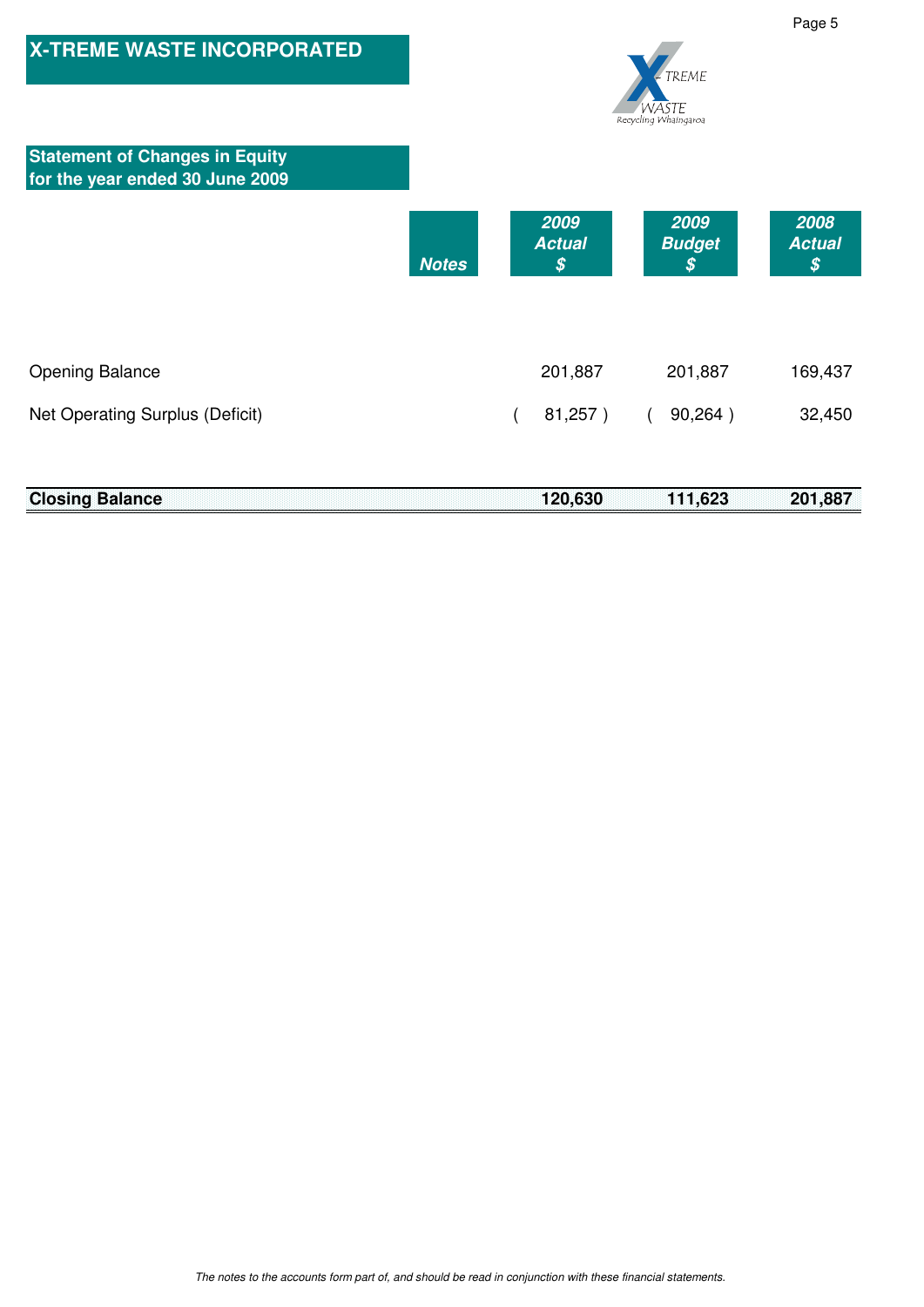| <b>X-TREME WASTE INCORPORATED</b><br><b>Statement of Cash Flows</b>                                                        |                                                    | Page 6<br>TREME<br>vaste<br>Recycling Whaingaroa    |
|----------------------------------------------------------------------------------------------------------------------------|----------------------------------------------------|-----------------------------------------------------|
| for the year ended 30 June 2009                                                                                            |                                                    |                                                     |
| <b>Notes</b><br><b>Cash Flow from Operating Activities</b>                                                                 | 2009<br><b>Actual</b><br>$\boldsymbol{\mathsf{S}}$ | 2008<br><b>Actual</b><br>$\boldsymbol{\mathcal{S}}$ |
| Cash was provided from:<br>Sales of Products & Services<br><b>Operating Grants &amp; Subsidies</b><br><b>Other Sources</b> | 832,890<br>113,202<br>18,116<br>964,208            | 728,263<br>8,809<br>61,360<br>798,432               |
|                                                                                                                            |                                                    |                                                     |
| Cash was applied to:<br>Suppliers<br><b>Employees &amp; Contractors</b><br><b>GST</b>                                      | 352,372<br>591,199<br>7,631                        | 268,416<br>479,455<br>(3,552)                       |
|                                                                                                                            | 951,202                                            | 744,319                                             |
| Net cash inflow (outflow) from operating activities<br>20                                                                  | 13,006                                             | 54,113                                              |
| Cash flow from investing activities                                                                                        |                                                    |                                                     |
| Cash was provided from:                                                                                                    |                                                    |                                                     |
| <b>Grants Received</b><br>Loans                                                                                            | 42,500<br>36,746)                                  | 7,000<br>216,236                                    |
|                                                                                                                            | 5,754                                              | 223,236                                             |
| Cash was applied to:                                                                                                       |                                                    |                                                     |
| Property, Plant & Equipment Acquisitions                                                                                   | 51,778                                             | 235,346                                             |
|                                                                                                                            | 51,778                                             | 235,346                                             |
| Net cash inflow (outflow) from investing activities                                                                        | (46,024)                                           | (12,110)                                            |
| Net increase (decrease) in cash held<br><b>Plus Opening Balance</b>                                                        | (33,018)<br>110,929                                | 42,003<br>68,926                                    |
| Cash at 30 June                                                                                                            | 77,911                                             | 110,929                                             |
| Reconciliation of closing cash to Statement of Financial Position                                                          |                                                    |                                                     |
| <b>WestpacTrust Cheque Account</b><br><b>ASB Investment Account</b><br>Cash on Hand                                        | 16,198<br>61,001<br>712                            | 21,380<br>89,206<br>343                             |
| Cash at 30 June                                                                                                            | 77,911                                             | 110,929                                             |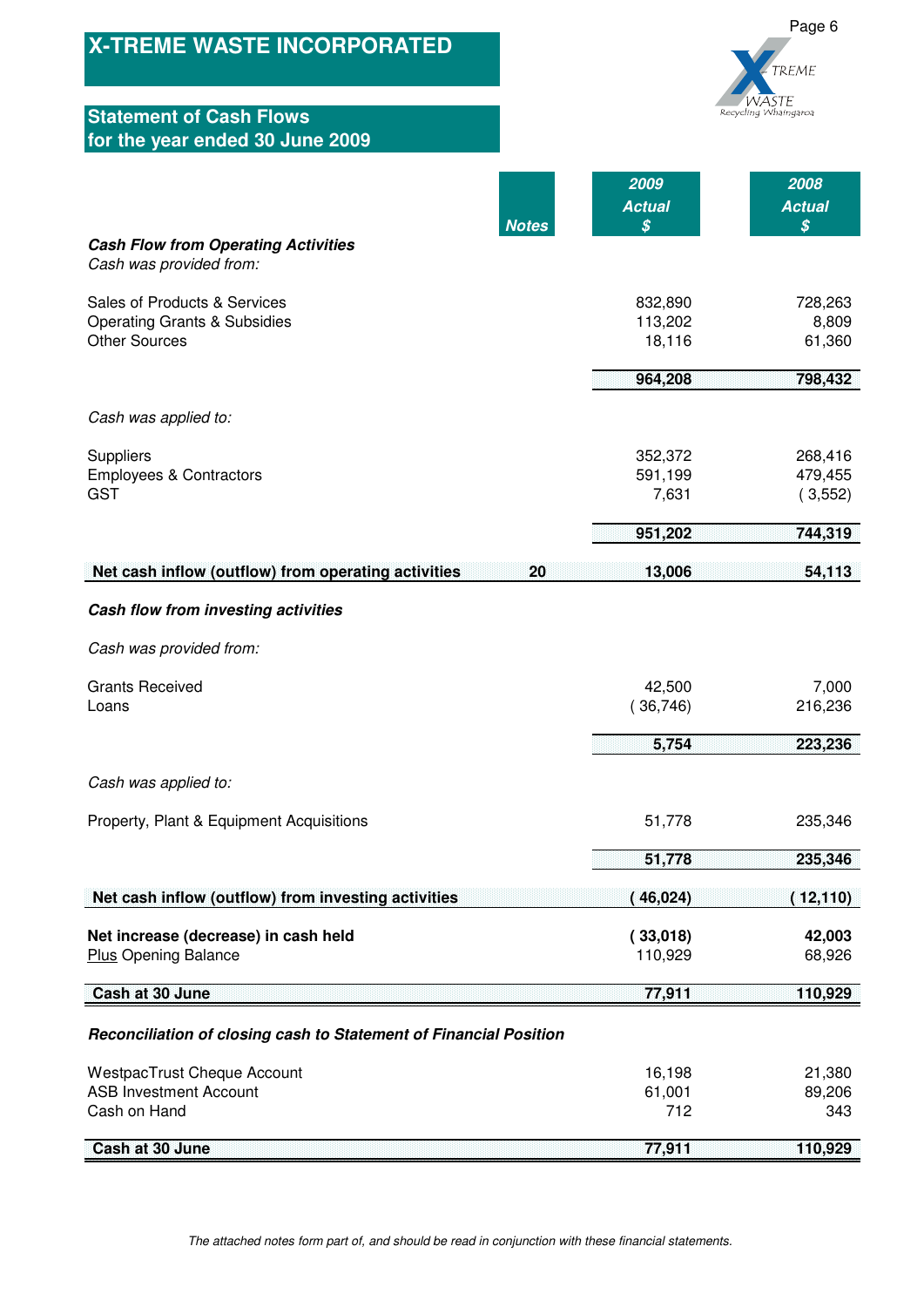

## X-TREME WASTE INC

# **Notes to the Accounts for the year ended 30 June 2009**

### **1. STATEMENT OF ACCOUNTING POLICIES**

### **Entity Reporting**

These financial statements are for X-treme Waste Incorporated.

X-treme Waste Inc is registered under the Incorporated Societies Act 1908. The purpose of the organisation is:

- To contract from the Waikato District Council (WDC) the management of the current Raglan Transfer Station (RTS)
- To develop recycling facilities at the RTS
- To contract from WDC the kerbside pickup collection of all waste
- To initiate a kerbside recycle collection for the Raglan urban and rural communities
- To establish and service recycling drop-off points
- To develop and implement a waste management education strategy for the Raglan **Community**
- To offer a service to cater for the waste management needs of our business community
- To generate long-term community employment initiatives through better utilisation of the community's waste stream
- To assist in the on-going development of zero-waste initiatives at local and national levels
- To assist people interested in learning from the Raglan model

#### **Measurement Base**

The accounting principles recognised as appropriate for the measurement and reporting of financial performance and financial position on a historical cost basis are followed by X-treme Waste Inc.

These financial statements have been prepared in accordance with generally accepted accounting practice in New Zealand. For this purpose X-treme Waste Inc has designated itself as a public benefit entity.

The information is presented in New Zealand dollars.

#### **Specific Accounting Policies**

The following specific accounting policies that materially affect the measurement of financial performance and the financial position have been applied.

#### **(a) Revenue**

Income from the sale of products and services is recognised when it is received or falls due. Fund-raising and unconditional donations or koha are recognised when received. Grants received are recognised in operating revenue, unless specific conditions attach to a grant and repayment of the grant is required where these conditions are not met. In these cases, the grant is treated as a liability until the conditions are met.

#### **(b) Accounts Receivable**

Accounts Receivable are stated at their anticipated realisable value.

#### **(c) Property, Plant & Equipment**

Property, plant and equipment are recorded at cost less accumulated depreciation.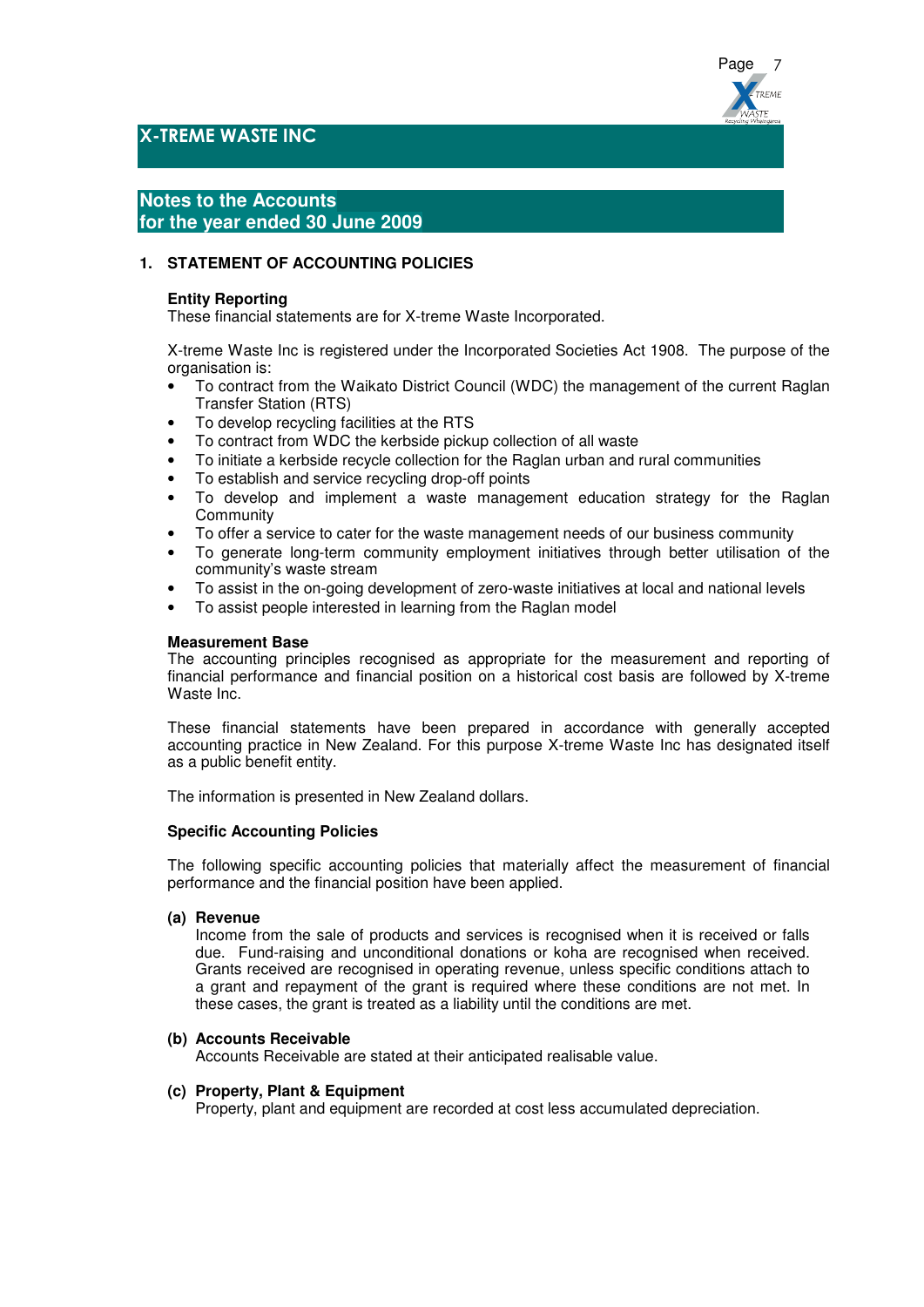

## **Notes to the Accounts for the year ended 30 June 2009**

#### **(d) Depreciation**

Depreciation has been calculated to allocate the cost or valuation of assets over their estimated useful lives, at the following rates:

| 33.3% SL            |
|---------------------|
| 20% SL and 33.3% SL |
| 12.5% SL            |
| 4% SL and 12.5% SL  |
| 20% SL              |
|                     |

#### **(e) Inventories**

Inventory of materials on hand has been carried out at the lower of cost or net realisable value. The following has been applied in these financial statements:

| Prepaid bag stocks for resale             | Cost                 |
|-------------------------------------------|----------------------|
| Mulch                                     | Net realisable value |
| Recyclables (plastic, wood, metal, paper, |                      |
| glass, and pre-loved items)               | Net realisable value |
|                                           |                      |

Inventory of materials on hand that have no resale value but incur costs relating to storage, transport, and landfill charges, has not been accounted for in these financial statements, as collection of waste material with no resale value is regarded as a service.

#### **(f) Income Tax**

X-treme Waste Inc has charitable status, and is therefore not obliged to pay income tax on its current activities.

#### **(g) Goods and Services Tax (GST)**

The financial statements have been prepared on a GST exclusive basis. All items in the Statement of Financial Performance, together with Inventories and Fixed Assets, have been recorded exclusive of GST. Accounts Receivable and Accounts Payable are recorded in the Statement of Financial Position inclusive of GST. GST owing to or by the entity at balance date is recorded in the Statement of Financial Position, and has been determined on an accruals basis.

#### **(h) Financial Instruments**

Financial instruments in the statement of financial position include cash balances, receivables and payables.

#### **(i) Cash flows**

For the purpose of the statement of cash flows, cash includes cash on hand, deposits held at call with banks, and investments in money market instruments, net of bank overdrafts.

## **(j) Differential Reporting**

The Incorporated Society qualifies for differential reporting as it is not publicly accountable, and is not large as defined in the Framework for Differential Reporting. Xtreme Waste Incorporated has taken advantage of all available differential reporting exemptions, except those in respect of FRS-10 Statements of Cash Flows.

#### **(k) Budget Figures**

The budget figures are extracted from the Trust budget that was approved by the Trustees at the beginning of the year.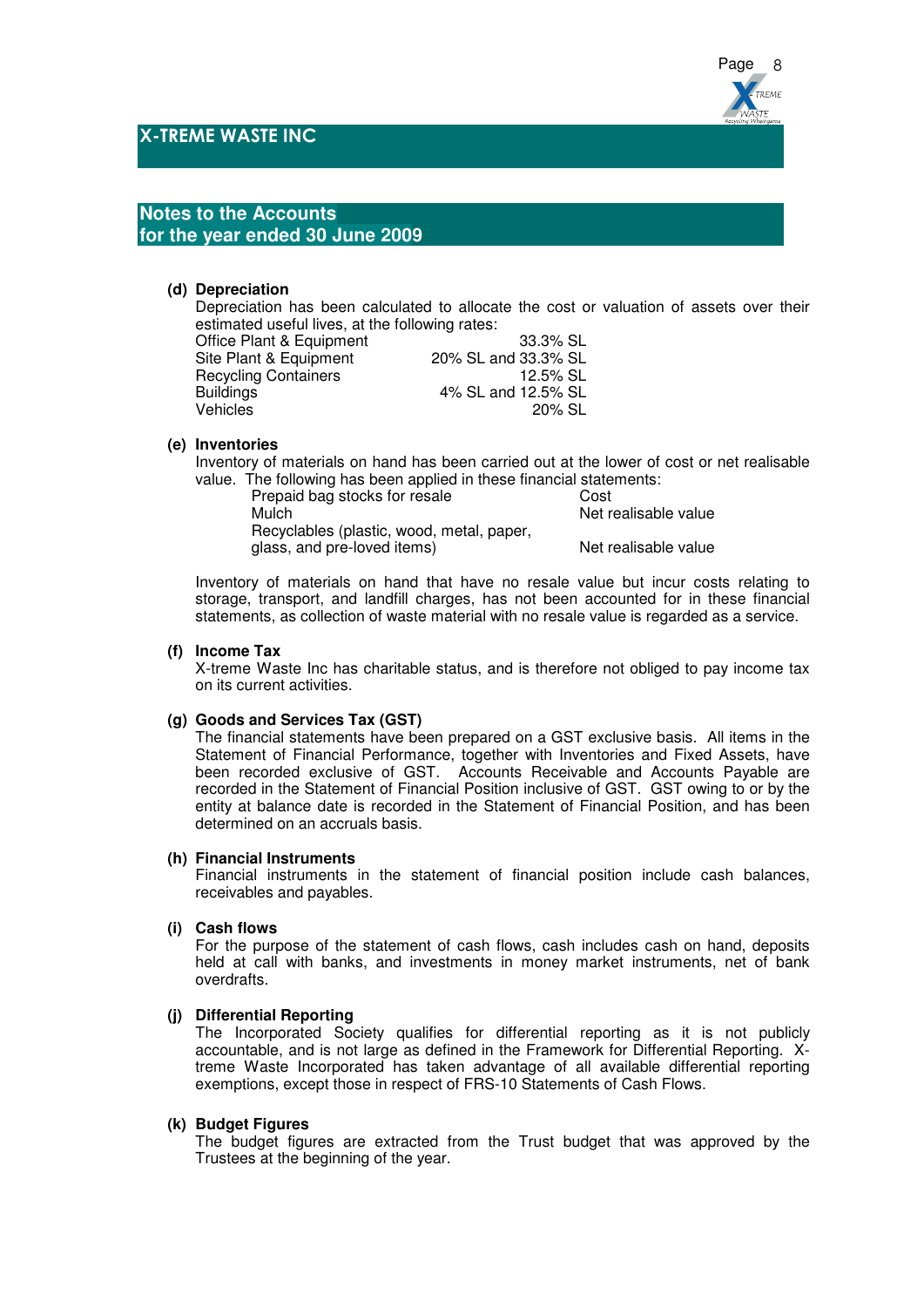

## **Notes to the Accounts for the year ended 30 June 2009**

## **(l) Investments**

Short-term bank deposits are classified as held to maturity. They are measured at amortised cost using the effective interest method, ie interest is accounted for as it is earned.

#### **(m) Employee Entitlements – Salary Accruals**

Leave entitlements are accrued for employees. Entitlements comprise:

- Annual leave (holiday pay)
- Sick leave

An accrual has been made for annual leave. No accrual has been made for sick leave entitlements for the employees concerned. The effect is not considered to be material.

#### **(n) Changes in Accounting Policies**

X-treme Waste Incorporated has implemented the New Zealand equivalents to International Financial Reporting Standards for the first time. This has not involved significant changes to accounting policy. A change required under NZIFRS to the method of accounting for sick leave was not implemented (see note 1 (m)).

There have been no other changes to accounting policies during the year. The application of accounting policies is consistent with previous years.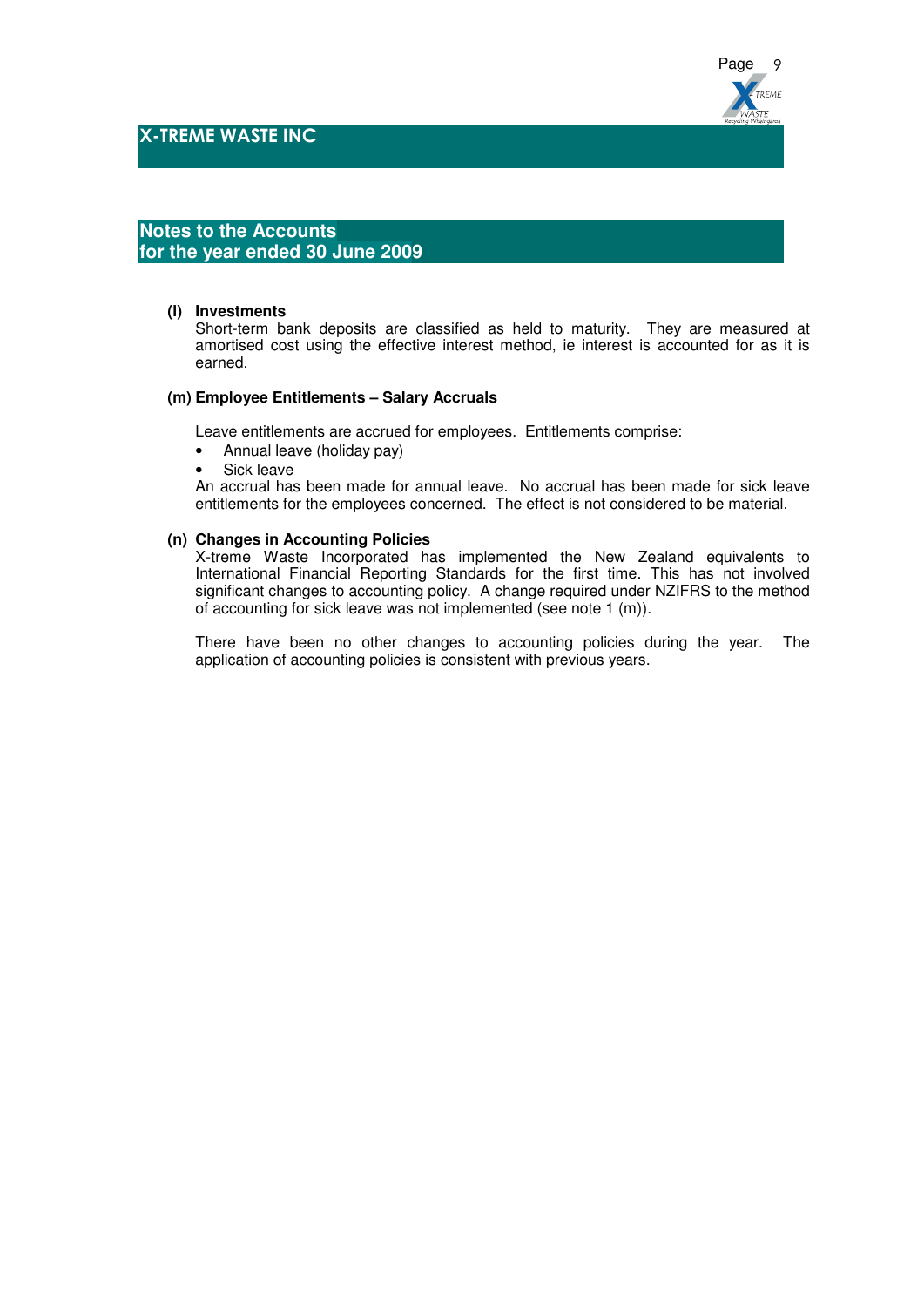

# **Notes to the Accounts for the year ended 30 June 2009**

|                |                                                   | 2009          | 2009                       | 2008                       |
|----------------|---------------------------------------------------|---------------|----------------------------|----------------------------|
|                |                                                   | <b>Actual</b> | <b>Budget</b>              | <b>Actual</b>              |
|                |                                                   | \$            | $\boldsymbol{\mathcal{S}}$ | $\boldsymbol{\mathcal{S}}$ |
|                |                                                   |               |                            |                            |
| $\overline{2}$ | <b>Sale of Products and Services</b>              |               |                            |                            |
|                | Collections                                       | 57,519        | 52,000                     | 43,098                     |
|                | Events & Projects                                 | (6, 348)      | 0                          | 3,632                      |
|                | Miniskip Income                                   | 38,185        | 60,000                     | 54,098                     |
|                | <b>Prepaid Bags</b>                               | 98,616        | 93,974                     | 97,988                     |
|                | Recyclables                                       | 139,315       | 147,457                    | 134,257                    |
|                | <b>Transfer Station Gate Takings</b>              | 70,132        | 67,728                     | 72,066                     |
|                |                                                   | 397,419       | 421,159                    | 405,139                    |
|                |                                                   |               |                            |                            |
| $\mathbf{3}$   | <b>Contract Income - Waikato District Council</b> |               |                            |                            |
|                | RTS Management Contract                           | 276,142       | 260,461                    | 264,174                    |
|                | Public Bins - Litter & Recycling                  | 60,900        | 44,427                     | 78,486                     |
|                | <b>Siteworks</b>                                  | 7,135         | 0                          | $\Omega$                   |
|                | <b>Rural Recycling</b>                            | 33,138        | 33,138                     | 31,310                     |
|                |                                                   | 377,315       | 338,026                    | 373,970                    |
|                |                                                   |               |                            |                            |
|                |                                                   |               |                            |                            |
| 4              | <b>Operating Grants</b>                           |               |                            |                            |
|                | Ministry for Environment / Environment Waikato    | 42,500        | 57,568                     | 0                          |
|                | <b>Environment Waikato</b>                        | 11,240        | 2,000                      | 11,707                     |
|                | <b>Trust Waikato</b>                              | 45,000        | 20,000                     | 5,000                      |
|                | NZ Trade & Enterprise                             | 8,144         | 0                          | 0                          |
|                | Department of Conservation                        | 3,036         | 0                          | 0                          |
|                | Waste Management Institute NZ                     | 444           | 0                          | $\Omega$                   |
|                | <b>Sky City</b>                                   | 1,067         | 0                          | 1,000                      |
|                | Work & Income New Zealand                         | 6,382         | 4,392                      | 5,556                      |
|                |                                                   | 117,813       | 83,960                     | 23,263                     |
|                |                                                   |               |                            |                            |
| 5              | <b>Capital Grants</b>                             |               |                            |                            |
|                | WEL Trust - Containment & Installation of Baler   | 8,457         | 0                          | 7,193                      |
|                |                                                   | 8,457         | 0                          | 7,193                      |
| 6              | Administration                                    |               |                            |                            |
|                | <b>Accountancy &amp; Consultancy Fees</b>         | 5,019         | 3,500                      | 4,621                      |
|                | <b>Accident Compensation Premiums</b>             | 8,569         | 12,287                     | 11,773                     |
|                | Advertising & Sponsorship                         | 0             | 3,000                      | 0                          |
|                | <b>Audit Fees</b>                                 | 914           | 700                        | 765                        |
|                | Communications                                    | 5,880         | 6,700                      | 6,730                      |
|                | Consultancy                                       | 23,863        | 15,000                     | 5,196                      |
|                | Coordination                                      | 81,366        | 90,088                     | 66,404                     |
|                | Conferences, Travel, Training                     | 0             | 1,000                      | 1,511                      |
|                | <b>General Expenses</b>                           | 57,406        | 2,600                      | 5,784                      |
|                | Insurance                                         | 8,693         | 3,681                      | 7,402                      |
|                | Printing, Postage, Stationery                     | 2,783         | 3,500                      | 2,551                      |
|                | Office Rent & Power                               | 937           | 1,000                      | 928                        |
|                | Repairs and Replacements                          | 125           | 1,000                      | 270                        |
|                |                                                   | 195,555       | 144,056                    | 113,935                    |
|                |                                                   |               |                            |                            |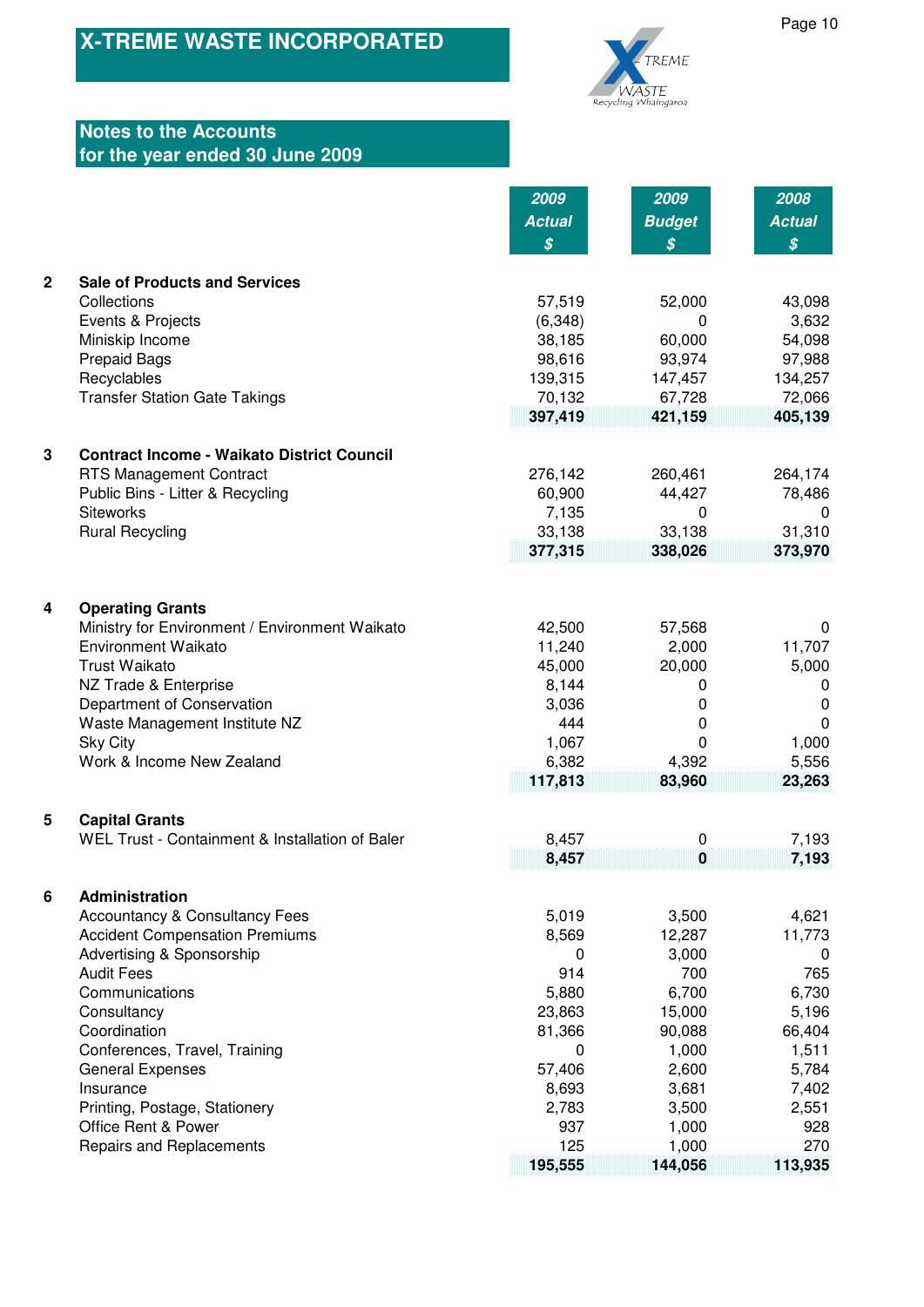

# **Notes to the Accounts for the year ended 30 June 2009**

| <b>Budget</b><br><b>Actual</b><br><b>Actual</b><br>$\boldsymbol{\mathcal{S}}$<br>\$<br>\$<br><b>Education</b><br>Advertising<br>4,311<br>2,772<br>2,000<br>40<br>2,500<br>Brochures, Web-site & Educational<br>0<br>Communications<br>991<br>2,000<br>$\mathbf 0$<br><b>Contractors &amp; Wages</b><br>53,169<br>61,632<br>46,011<br>1,000<br>7,433<br>Events & Projects Expenses<br>4,286<br>General<br>1,169<br>5,684<br>0<br>Hui & Conferences<br>1,000<br>1,235<br>1,612<br>Professional Development<br>4,421<br>0<br>0<br><b>T Shirt Purchases</b><br>163<br>796<br>0<br>1,049<br>Travel & Accommodation<br>6,156<br>0<br>78,917<br>70,132<br>62,381<br><b>Prepaid Bags</b><br><b>Contractors &amp; Wages</b><br>69,553<br>66,195<br>76,273<br>Purchases<br>21,246<br>864<br>513<br>90,799<br>67,059<br>76,786<br><b>Refuse Transfer Station (includes Rural Recycling)</b><br>Mulch:<br>Opening Stock on Hand<br>690<br>2,150<br>0<br><b>Mulching Costs</b><br>7,577<br>8,000<br>15,393<br>Closing Stock on Hand<br>(438)<br>(690)<br>0<br>8,000<br>16,853<br><b>Net Mulching Costs</b><br>7,829<br>Recyclables:<br>Opening Stock on Hand<br>3,136<br>9,101<br>0<br>Closing Stock on Hand<br>(4,783)<br>(9, 102)<br>0<br>$\mathbf 0$<br><b>Net Recyclables Costs</b><br>4,318<br>(5,966)<br>Operations:<br>Conferences & Travel<br>605<br>558<br>0<br>Fadges, Safety Equipment, Consumables<br>7,838<br>6,000<br>8,559<br><b>General Expenses</b><br>4,250<br>1,000<br>1,351<br>Koha<br>42<br>0<br>0<br><b>Recycle Bins</b><br>311<br>0<br>272<br>Repairs & Maintenance<br>4,391<br>4,000<br>6,045<br>Site Repairs, Hire, Development, Security<br>10,373<br>4,000<br>7,805<br>73,892<br>Transport<br>131,299<br>82,066<br><b>Wages &amp; Contractors</b><br>248,550<br>225,436<br>202,513<br>362,357<br>379,735<br>320,098<br><b>Miniskips</b><br>Advertising & Sponsorship<br>1,671<br>0<br>0<br><b>Contractors &amp; Wages</b><br>6,850<br>14,872<br>11,388<br>542<br>2,400<br>707<br>Skip Bins, Safety Equipment, Consumables, Repairs<br>9,063<br>17,272<br>12,095<br><b>Kerbside Collections</b><br><b>Contractors &amp; Wages</b><br>64,983<br>53,997<br>58,294<br>1,000<br>Fadges, Safety Equipment, Consumables, Repairs<br>0<br>O |                  | 2009   | 2009   | 2008   |
|---------------------------------------------------------------------------------------------------------------------------------------------------------------------------------------------------------------------------------------------------------------------------------------------------------------------------------------------------------------------------------------------------------------------------------------------------------------------------------------------------------------------------------------------------------------------------------------------------------------------------------------------------------------------------------------------------------------------------------------------------------------------------------------------------------------------------------------------------------------------------------------------------------------------------------------------------------------------------------------------------------------------------------------------------------------------------------------------------------------------------------------------------------------------------------------------------------------------------------------------------------------------------------------------------------------------------------------------------------------------------------------------------------------------------------------------------------------------------------------------------------------------------------------------------------------------------------------------------------------------------------------------------------------------------------------------------------------------------------------------------------------------------------------------------------------------------------------------------------------------------------------------------------------------------------------------------------------------------------------------------------------------------------------------------------------------------------------------------------------------------------------------------------------------------------------------------------------------------------------------------|------------------|--------|--------|--------|
|                                                                                                                                                                                                                                                                                                                                                                                                                                                                                                                                                                                                                                                                                                                                                                                                                                                                                                                                                                                                                                                                                                                                                                                                                                                                                                                                                                                                                                                                                                                                                                                                                                                                                                                                                                                                                                                                                                                                                                                                                                                                                                                                                                                                                                                   |                  |        |        |        |
|                                                                                                                                                                                                                                                                                                                                                                                                                                                                                                                                                                                                                                                                                                                                                                                                                                                                                                                                                                                                                                                                                                                                                                                                                                                                                                                                                                                                                                                                                                                                                                                                                                                                                                                                                                                                                                                                                                                                                                                                                                                                                                                                                                                                                                                   |                  |        |        |        |
|                                                                                                                                                                                                                                                                                                                                                                                                                                                                                                                                                                                                                                                                                                                                                                                                                                                                                                                                                                                                                                                                                                                                                                                                                                                                                                                                                                                                                                                                                                                                                                                                                                                                                                                                                                                                                                                                                                                                                                                                                                                                                                                                                                                                                                                   | $\overline{7}$   |        |        |        |
|                                                                                                                                                                                                                                                                                                                                                                                                                                                                                                                                                                                                                                                                                                                                                                                                                                                                                                                                                                                                                                                                                                                                                                                                                                                                                                                                                                                                                                                                                                                                                                                                                                                                                                                                                                                                                                                                                                                                                                                                                                                                                                                                                                                                                                                   |                  |        |        |        |
|                                                                                                                                                                                                                                                                                                                                                                                                                                                                                                                                                                                                                                                                                                                                                                                                                                                                                                                                                                                                                                                                                                                                                                                                                                                                                                                                                                                                                                                                                                                                                                                                                                                                                                                                                                                                                                                                                                                                                                                                                                                                                                                                                                                                                                                   |                  |        |        |        |
|                                                                                                                                                                                                                                                                                                                                                                                                                                                                                                                                                                                                                                                                                                                                                                                                                                                                                                                                                                                                                                                                                                                                                                                                                                                                                                                                                                                                                                                                                                                                                                                                                                                                                                                                                                                                                                                                                                                                                                                                                                                                                                                                                                                                                                                   |                  |        |        |        |
|                                                                                                                                                                                                                                                                                                                                                                                                                                                                                                                                                                                                                                                                                                                                                                                                                                                                                                                                                                                                                                                                                                                                                                                                                                                                                                                                                                                                                                                                                                                                                                                                                                                                                                                                                                                                                                                                                                                                                                                                                                                                                                                                                                                                                                                   |                  |        |        |        |
|                                                                                                                                                                                                                                                                                                                                                                                                                                                                                                                                                                                                                                                                                                                                                                                                                                                                                                                                                                                                                                                                                                                                                                                                                                                                                                                                                                                                                                                                                                                                                                                                                                                                                                                                                                                                                                                                                                                                                                                                                                                                                                                                                                                                                                                   |                  |        |        |        |
|                                                                                                                                                                                                                                                                                                                                                                                                                                                                                                                                                                                                                                                                                                                                                                                                                                                                                                                                                                                                                                                                                                                                                                                                                                                                                                                                                                                                                                                                                                                                                                                                                                                                                                                                                                                                                                                                                                                                                                                                                                                                                                                                                                                                                                                   |                  |        |        |        |
|                                                                                                                                                                                                                                                                                                                                                                                                                                                                                                                                                                                                                                                                                                                                                                                                                                                                                                                                                                                                                                                                                                                                                                                                                                                                                                                                                                                                                                                                                                                                                                                                                                                                                                                                                                                                                                                                                                                                                                                                                                                                                                                                                                                                                                                   |                  |        |        |        |
|                                                                                                                                                                                                                                                                                                                                                                                                                                                                                                                                                                                                                                                                                                                                                                                                                                                                                                                                                                                                                                                                                                                                                                                                                                                                                                                                                                                                                                                                                                                                                                                                                                                                                                                                                                                                                                                                                                                                                                                                                                                                                                                                                                                                                                                   |                  |        |        |        |
|                                                                                                                                                                                                                                                                                                                                                                                                                                                                                                                                                                                                                                                                                                                                                                                                                                                                                                                                                                                                                                                                                                                                                                                                                                                                                                                                                                                                                                                                                                                                                                                                                                                                                                                                                                                                                                                                                                                                                                                                                                                                                                                                                                                                                                                   |                  |        |        |        |
|                                                                                                                                                                                                                                                                                                                                                                                                                                                                                                                                                                                                                                                                                                                                                                                                                                                                                                                                                                                                                                                                                                                                                                                                                                                                                                                                                                                                                                                                                                                                                                                                                                                                                                                                                                                                                                                                                                                                                                                                                                                                                                                                                                                                                                                   |                  |        |        |        |
|                                                                                                                                                                                                                                                                                                                                                                                                                                                                                                                                                                                                                                                                                                                                                                                                                                                                                                                                                                                                                                                                                                                                                                                                                                                                                                                                                                                                                                                                                                                                                                                                                                                                                                                                                                                                                                                                                                                                                                                                                                                                                                                                                                                                                                                   |                  |        |        |        |
|                                                                                                                                                                                                                                                                                                                                                                                                                                                                                                                                                                                                                                                                                                                                                                                                                                                                                                                                                                                                                                                                                                                                                                                                                                                                                                                                                                                                                                                                                                                                                                                                                                                                                                                                                                                                                                                                                                                                                                                                                                                                                                                                                                                                                                                   | 8                |        |        |        |
|                                                                                                                                                                                                                                                                                                                                                                                                                                                                                                                                                                                                                                                                                                                                                                                                                                                                                                                                                                                                                                                                                                                                                                                                                                                                                                                                                                                                                                                                                                                                                                                                                                                                                                                                                                                                                                                                                                                                                                                                                                                                                                                                                                                                                                                   |                  |        |        |        |
|                                                                                                                                                                                                                                                                                                                                                                                                                                                                                                                                                                                                                                                                                                                                                                                                                                                                                                                                                                                                                                                                                                                                                                                                                                                                                                                                                                                                                                                                                                                                                                                                                                                                                                                                                                                                                                                                                                                                                                                                                                                                                                                                                                                                                                                   |                  |        |        |        |
|                                                                                                                                                                                                                                                                                                                                                                                                                                                                                                                                                                                                                                                                                                                                                                                                                                                                                                                                                                                                                                                                                                                                                                                                                                                                                                                                                                                                                                                                                                                                                                                                                                                                                                                                                                                                                                                                                                                                                                                                                                                                                                                                                                                                                                                   |                  |        |        |        |
|                                                                                                                                                                                                                                                                                                                                                                                                                                                                                                                                                                                                                                                                                                                                                                                                                                                                                                                                                                                                                                                                                                                                                                                                                                                                                                                                                                                                                                                                                                                                                                                                                                                                                                                                                                                                                                                                                                                                                                                                                                                                                                                                                                                                                                                   | $\boldsymbol{9}$ |        |        |        |
|                                                                                                                                                                                                                                                                                                                                                                                                                                                                                                                                                                                                                                                                                                                                                                                                                                                                                                                                                                                                                                                                                                                                                                                                                                                                                                                                                                                                                                                                                                                                                                                                                                                                                                                                                                                                                                                                                                                                                                                                                                                                                                                                                                                                                                                   |                  |        |        |        |
|                                                                                                                                                                                                                                                                                                                                                                                                                                                                                                                                                                                                                                                                                                                                                                                                                                                                                                                                                                                                                                                                                                                                                                                                                                                                                                                                                                                                                                                                                                                                                                                                                                                                                                                                                                                                                                                                                                                                                                                                                                                                                                                                                                                                                                                   |                  |        |        |        |
|                                                                                                                                                                                                                                                                                                                                                                                                                                                                                                                                                                                                                                                                                                                                                                                                                                                                                                                                                                                                                                                                                                                                                                                                                                                                                                                                                                                                                                                                                                                                                                                                                                                                                                                                                                                                                                                                                                                                                                                                                                                                                                                                                                                                                                                   |                  |        |        |        |
|                                                                                                                                                                                                                                                                                                                                                                                                                                                                                                                                                                                                                                                                                                                                                                                                                                                                                                                                                                                                                                                                                                                                                                                                                                                                                                                                                                                                                                                                                                                                                                                                                                                                                                                                                                                                                                                                                                                                                                                                                                                                                                                                                                                                                                                   |                  |        |        |        |
|                                                                                                                                                                                                                                                                                                                                                                                                                                                                                                                                                                                                                                                                                                                                                                                                                                                                                                                                                                                                                                                                                                                                                                                                                                                                                                                                                                                                                                                                                                                                                                                                                                                                                                                                                                                                                                                                                                                                                                                                                                                                                                                                                                                                                                                   |                  |        |        |        |
|                                                                                                                                                                                                                                                                                                                                                                                                                                                                                                                                                                                                                                                                                                                                                                                                                                                                                                                                                                                                                                                                                                                                                                                                                                                                                                                                                                                                                                                                                                                                                                                                                                                                                                                                                                                                                                                                                                                                                                                                                                                                                                                                                                                                                                                   |                  |        |        |        |
|                                                                                                                                                                                                                                                                                                                                                                                                                                                                                                                                                                                                                                                                                                                                                                                                                                                                                                                                                                                                                                                                                                                                                                                                                                                                                                                                                                                                                                                                                                                                                                                                                                                                                                                                                                                                                                                                                                                                                                                                                                                                                                                                                                                                                                                   |                  |        |        |        |
|                                                                                                                                                                                                                                                                                                                                                                                                                                                                                                                                                                                                                                                                                                                                                                                                                                                                                                                                                                                                                                                                                                                                                                                                                                                                                                                                                                                                                                                                                                                                                                                                                                                                                                                                                                                                                                                                                                                                                                                                                                                                                                                                                                                                                                                   |                  |        |        |        |
|                                                                                                                                                                                                                                                                                                                                                                                                                                                                                                                                                                                                                                                                                                                                                                                                                                                                                                                                                                                                                                                                                                                                                                                                                                                                                                                                                                                                                                                                                                                                                                                                                                                                                                                                                                                                                                                                                                                                                                                                                                                                                                                                                                                                                                                   |                  |        |        |        |
|                                                                                                                                                                                                                                                                                                                                                                                                                                                                                                                                                                                                                                                                                                                                                                                                                                                                                                                                                                                                                                                                                                                                                                                                                                                                                                                                                                                                                                                                                                                                                                                                                                                                                                                                                                                                                                                                                                                                                                                                                                                                                                                                                                                                                                                   |                  |        |        |        |
|                                                                                                                                                                                                                                                                                                                                                                                                                                                                                                                                                                                                                                                                                                                                                                                                                                                                                                                                                                                                                                                                                                                                                                                                                                                                                                                                                                                                                                                                                                                                                                                                                                                                                                                                                                                                                                                                                                                                                                                                                                                                                                                                                                                                                                                   |                  |        |        |        |
|                                                                                                                                                                                                                                                                                                                                                                                                                                                                                                                                                                                                                                                                                                                                                                                                                                                                                                                                                                                                                                                                                                                                                                                                                                                                                                                                                                                                                                                                                                                                                                                                                                                                                                                                                                                                                                                                                                                                                                                                                                                                                                                                                                                                                                                   |                  |        |        |        |
|                                                                                                                                                                                                                                                                                                                                                                                                                                                                                                                                                                                                                                                                                                                                                                                                                                                                                                                                                                                                                                                                                                                                                                                                                                                                                                                                                                                                                                                                                                                                                                                                                                                                                                                                                                                                                                                                                                                                                                                                                                                                                                                                                                                                                                                   |                  |        |        |        |
|                                                                                                                                                                                                                                                                                                                                                                                                                                                                                                                                                                                                                                                                                                                                                                                                                                                                                                                                                                                                                                                                                                                                                                                                                                                                                                                                                                                                                                                                                                                                                                                                                                                                                                                                                                                                                                                                                                                                                                                                                                                                                                                                                                                                                                                   |                  |        |        |        |
|                                                                                                                                                                                                                                                                                                                                                                                                                                                                                                                                                                                                                                                                                                                                                                                                                                                                                                                                                                                                                                                                                                                                                                                                                                                                                                                                                                                                                                                                                                                                                                                                                                                                                                                                                                                                                                                                                                                                                                                                                                                                                                                                                                                                                                                   |                  |        |        |        |
|                                                                                                                                                                                                                                                                                                                                                                                                                                                                                                                                                                                                                                                                                                                                                                                                                                                                                                                                                                                                                                                                                                                                                                                                                                                                                                                                                                                                                                                                                                                                                                                                                                                                                                                                                                                                                                                                                                                                                                                                                                                                                                                                                                                                                                                   |                  |        |        |        |
|                                                                                                                                                                                                                                                                                                                                                                                                                                                                                                                                                                                                                                                                                                                                                                                                                                                                                                                                                                                                                                                                                                                                                                                                                                                                                                                                                                                                                                                                                                                                                                                                                                                                                                                                                                                                                                                                                                                                                                                                                                                                                                                                                                                                                                                   |                  |        |        |        |
|                                                                                                                                                                                                                                                                                                                                                                                                                                                                                                                                                                                                                                                                                                                                                                                                                                                                                                                                                                                                                                                                                                                                                                                                                                                                                                                                                                                                                                                                                                                                                                                                                                                                                                                                                                                                                                                                                                                                                                                                                                                                                                                                                                                                                                                   |                  |        |        |        |
|                                                                                                                                                                                                                                                                                                                                                                                                                                                                                                                                                                                                                                                                                                                                                                                                                                                                                                                                                                                                                                                                                                                                                                                                                                                                                                                                                                                                                                                                                                                                                                                                                                                                                                                                                                                                                                                                                                                                                                                                                                                                                                                                                                                                                                                   |                  |        |        |        |
|                                                                                                                                                                                                                                                                                                                                                                                                                                                                                                                                                                                                                                                                                                                                                                                                                                                                                                                                                                                                                                                                                                                                                                                                                                                                                                                                                                                                                                                                                                                                                                                                                                                                                                                                                                                                                                                                                                                                                                                                                                                                                                                                                                                                                                                   |                  |        |        |        |
|                                                                                                                                                                                                                                                                                                                                                                                                                                                                                                                                                                                                                                                                                                                                                                                                                                                                                                                                                                                                                                                                                                                                                                                                                                                                                                                                                                                                                                                                                                                                                                                                                                                                                                                                                                                                                                                                                                                                                                                                                                                                                                                                                                                                                                                   | 10               |        |        |        |
|                                                                                                                                                                                                                                                                                                                                                                                                                                                                                                                                                                                                                                                                                                                                                                                                                                                                                                                                                                                                                                                                                                                                                                                                                                                                                                                                                                                                                                                                                                                                                                                                                                                                                                                                                                                                                                                                                                                                                                                                                                                                                                                                                                                                                                                   |                  |        |        |        |
|                                                                                                                                                                                                                                                                                                                                                                                                                                                                                                                                                                                                                                                                                                                                                                                                                                                                                                                                                                                                                                                                                                                                                                                                                                                                                                                                                                                                                                                                                                                                                                                                                                                                                                                                                                                                                                                                                                                                                                                                                                                                                                                                                                                                                                                   |                  |        |        |        |
|                                                                                                                                                                                                                                                                                                                                                                                                                                                                                                                                                                                                                                                                                                                                                                                                                                                                                                                                                                                                                                                                                                                                                                                                                                                                                                                                                                                                                                                                                                                                                                                                                                                                                                                                                                                                                                                                                                                                                                                                                                                                                                                                                                                                                                                   |                  |        |        |        |
|                                                                                                                                                                                                                                                                                                                                                                                                                                                                                                                                                                                                                                                                                                                                                                                                                                                                                                                                                                                                                                                                                                                                                                                                                                                                                                                                                                                                                                                                                                                                                                                                                                                                                                                                                                                                                                                                                                                                                                                                                                                                                                                                                                                                                                                   |                  |        |        |        |
|                                                                                                                                                                                                                                                                                                                                                                                                                                                                                                                                                                                                                                                                                                                                                                                                                                                                                                                                                                                                                                                                                                                                                                                                                                                                                                                                                                                                                                                                                                                                                                                                                                                                                                                                                                                                                                                                                                                                                                                                                                                                                                                                                                                                                                                   | 11               |        |        |        |
|                                                                                                                                                                                                                                                                                                                                                                                                                                                                                                                                                                                                                                                                                                                                                                                                                                                                                                                                                                                                                                                                                                                                                                                                                                                                                                                                                                                                                                                                                                                                                                                                                                                                                                                                                                                                                                                                                                                                                                                                                                                                                                                                                                                                                                                   |                  |        |        |        |
|                                                                                                                                                                                                                                                                                                                                                                                                                                                                                                                                                                                                                                                                                                                                                                                                                                                                                                                                                                                                                                                                                                                                                                                                                                                                                                                                                                                                                                                                                                                                                                                                                                                                                                                                                                                                                                                                                                                                                                                                                                                                                                                                                                                                                                                   |                  |        |        |        |
|                                                                                                                                                                                                                                                                                                                                                                                                                                                                                                                                                                                                                                                                                                                                                                                                                                                                                                                                                                                                                                                                                                                                                                                                                                                                                                                                                                                                                                                                                                                                                                                                                                                                                                                                                                                                                                                                                                                                                                                                                                                                                                                                                                                                                                                   |                  | 64,983 | 54,997 | 58,294 |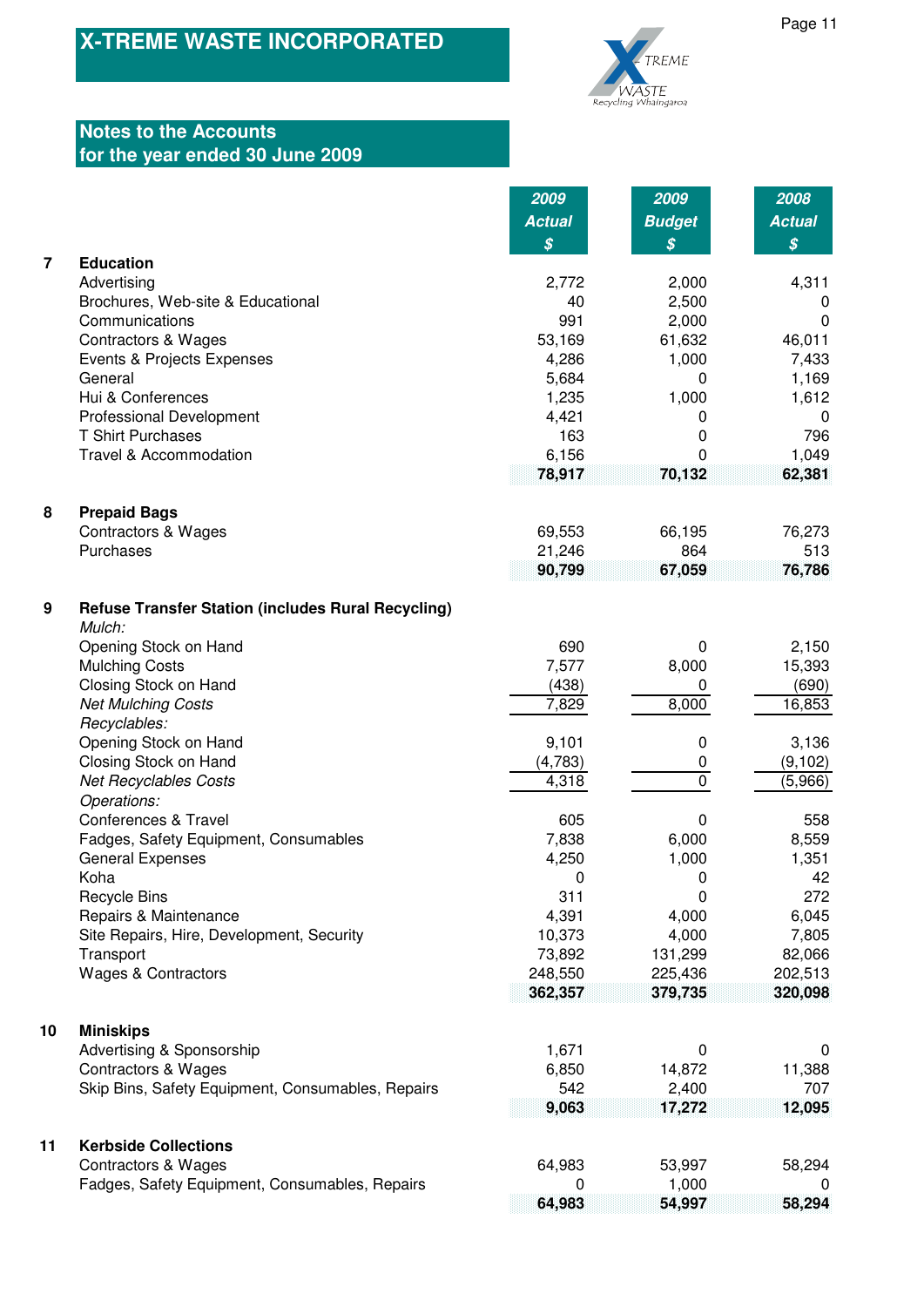

# **Notes to the Accounts for the year ended 30 June 2009**

|         |                                                               | 2009                       | 2009                              | 2008                                        |
|---------|---------------------------------------------------------------|----------------------------|-----------------------------------|---------------------------------------------|
|         |                                                               | <b>Actual</b>              | <b>Budget</b>                     | <b>Actual</b>                               |
|         |                                                               | $\boldsymbol{\mathcal{S}}$ | $\boldsymbol{\mathcal{S}}$        | $\boldsymbol{\mathcal{S}}$                  |
| $12 \,$ | <b>Public Bins</b>                                            |                            |                                   |                                             |
|         | <b>Contractors &amp; Wages</b>                                | 33,645                     | 22,868                            | 18,826                                      |
|         | Bin Bags & Liners, Consumables, Repairs                       | 2,122                      | 8,243                             | 5,394                                       |
|         |                                                               | 35,767                     | 31,111                            | 24,220                                      |
| 13      | <b>Rural Recycling</b>                                        |                            |                                   |                                             |
|         | <b>Contractors &amp; Wages</b>                                | 0                          | 13,843                            | 10,545                                      |
|         | Consumables, Repairs                                          | 455                        | 2,000                             | 2,158                                       |
|         |                                                               | 455                        | 15,843                            | 12,703                                      |
|         |                                                               |                            |                                   |                                             |
| 14      | <b>Business Collections</b><br><b>Contractors &amp; Wages</b> | 28,742                     | 17,704                            | 26,214                                      |
|         | Fadges, Safety Equipment, Consumables, Repairs, Hire          | 4,452                      | 4,500                             | $\Omega$                                    |
|         |                                                               | 33,194                     | 22,204                            | 26,214                                      |
|         |                                                               |                            |                                   |                                             |
| 15      | <b>Property, Plant &amp; Equipment</b>                        | <b>Cost</b>                | <b>Closing</b><br><b>Bk Value</b> | <b>Opening</b><br><b>Bk Value</b>           |
|         | Plant & Equipment - Office                                    | 11,248                     | 3,361                             | 3,371                                       |
|         | Plant & Equipment - Site                                      | 82,611                     | 57,472                            | 34,190                                      |
|         | Plant & Equipment - Recycling Containers                      | 15,473                     | 5,618                             | 819                                         |
|         | <b>Building &amp; Site Development</b>                        | 47,682                     | 29,187                            | 34,124                                      |
|         | Vehicles                                                      | 285,587                    | 140,308                           | 179,120                                     |
|         | <b>Depreciation</b>                                           | 442,601                    | 235,946                           | 251,624                                     |
|         |                                                               | <b>Rates</b>               | 2009                              | 2008                                        |
|         | Plant & Equipment - Office                                    | 33.0%                      | 2,380                             | 1,637                                       |
|         | Plant & Equipment - Site                                      | 33.0%                      | 9,650                             | 11,047                                      |
|         | Plant & Equipment - Recycling Containers                      | 12.5%                      | 831                               | 1,763                                       |
|         | <b>Building &amp; Site Development</b><br>Vehicles            | 4% & 12.5%                 | 4,937                             | 4,937                                       |
|         |                                                               | 20.0%                      | 49,657<br>67,455                  | 43,144<br>62,528                            |
|         |                                                               |                            |                                   |                                             |
|         |                                                               | 2009                       | 2009                              | 2008                                        |
|         |                                                               | <b>Actual</b><br>\$        | <b>Budget</b>                     | <b>Actual</b><br>$\boldsymbol{\mathcal{S}}$ |
| 16      | <b>Cash &amp; Bank</b>                                        |                            | \$                                |                                             |
|         | <b>Westpac Cheque Account</b>                                 | 16,198                     | 16,359                            | 21,380                                      |
|         | <b>ASB Investment Account</b>                                 | 61,001                     | 30,000                            | 89,206                                      |
|         | Cash On Hand                                                  | 712                        | 340                               | 343                                         |
|         |                                                               | 77,911                     | 46,699                            | 110,929                                     |
| 17      | Inventory                                                     |                            |                                   |                                             |
|         | Mulch                                                         | 438                        | 1,000                             | 910                                         |
|         | <b>Prepaid Bags</b>                                           | 2,311                      | 8,000                             | 7,905                                       |
|         | Recyclables                                                   | 4,783                      | 9,000                             | 9,261                                       |
|         | <b>T Shirts</b>                                               | 300                        | 1,500                             | 1,333                                       |
|         |                                                               | 7,832                      | 19,500                            | 19,409                                      |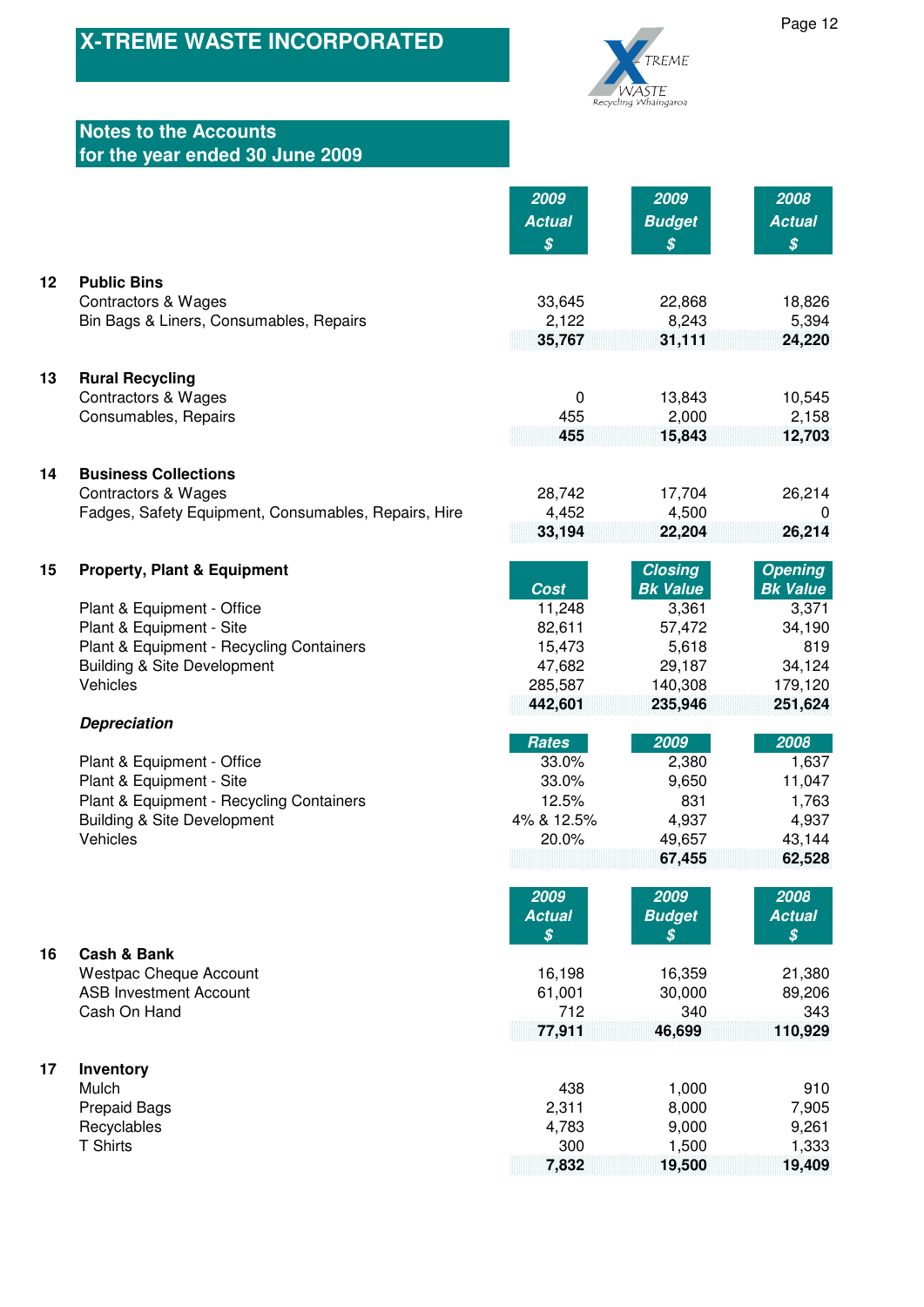

# **Notes to the Accounts for the year ended 30 June 2009**

|    |                                       | 2009          | 2009          | 2008          |
|----|---------------------------------------|---------------|---------------|---------------|
|    |                                       | <b>Actual</b> | <b>Budget</b> | <b>Actual</b> |
|    |                                       | S             | \$            | S             |
| 18 | <b>Accounts Receivable</b>            |               |               |               |
|    | <b>Local Customers</b>                | 29,247        | 72,000        | 72,131        |
|    | <b>Provisional for Doubtful Debts</b> | (1,000)       | 0             | $\Omega$      |
|    | <b>Government Agencies</b>            | 5,625         | 9,000         | 9,956         |
|    | <b>Waikato District Council</b>       | 58,846        | 65,000        | 64,175        |
|    |                                       | 92,718        | 146,000       | 146,262       |
|    |                                       |               |               |               |
| 19 | <b>Prepaid Expenses</b>               |               |               |               |
|    | Insurance Premiums paid in advance    | 9,492         | 5,000         | 9,711         |
|    |                                       | 9,492         | 5,000         | 9,711         |
| 20 | <b>Grants Received in Advance</b>     |               |               |               |
|    | <b>WEL Trust</b>                      | 16,043        | 0             | 7,000         |
|    | Trust Waikato                         | 20,000        | 0             | 0             |
|    | <b>Hamilton City Council</b>          | 5,000         | 0             | 0             |
|    |                                       | 41,043        | 0             | 7,000         |

X-treme Waste Inc has received a Community Conservation Fund grant from the Department of Conservation for planting the landfill site. The grant is drawn upon presentation of invoices to show that the money has been spent. As at 30th June 2009, \$19,691 remained (2008: \$Nil)

## **21 Term Loans**

| Prometheus Loan 1                                                                                      | 145.841 | 145.000                 | 177.540 |
|--------------------------------------------------------------------------------------------------------|---------|-------------------------|---------|
| Prometheus Loan 2                                                                                      | 33.649  | 34.000                  | 38.696  |
|                                                                                                        |         | 179.490 179.000 216.236 |         |
| Loop 1 repayments are $0.006, 71$ menthly. The leap commenced 21 Avayet 2007, and the final poyment is |         |                         |         |

Loan 1 repayments are \$4006.71 monthly. The loan commenced 31 August 2007, and the final payment is due 30 July 2014. Interest rate is 11.5%

Loan 2 repayments are \$745.83 monthly. The loan commenced 30 March 2008, and the final payment is due 30 July 2014. Interest rate is 11.75%

Loan 2 was borrowed for the purpose of purchasing an Auto baler. The purchase was not actioned as at 30th June 2008, but was drawn during the current year.

### **22 Related Party Transactions**

X-treme Waste Incorporated employs or contracts the services of members of the committee on a commercial basis, and contracts are formally documented.

### **23 Capital Expenditure Commitments**

X-treme Waste purchased and paid for a Baling Machine from Ashburton District Council in March 2009. At 30th June 2009 X-treme Waste Inc was committed to costs for freight (\$2,800), a sea freight container (\$3,500) and the installation of this machine. WEL Trust provided funds to assist with the installation (\$5,000) and the sea freight container (\$3,500).

There were no other commitments for capital expenditure at 30 June 2009 (30 June 2008 - \$Nil).